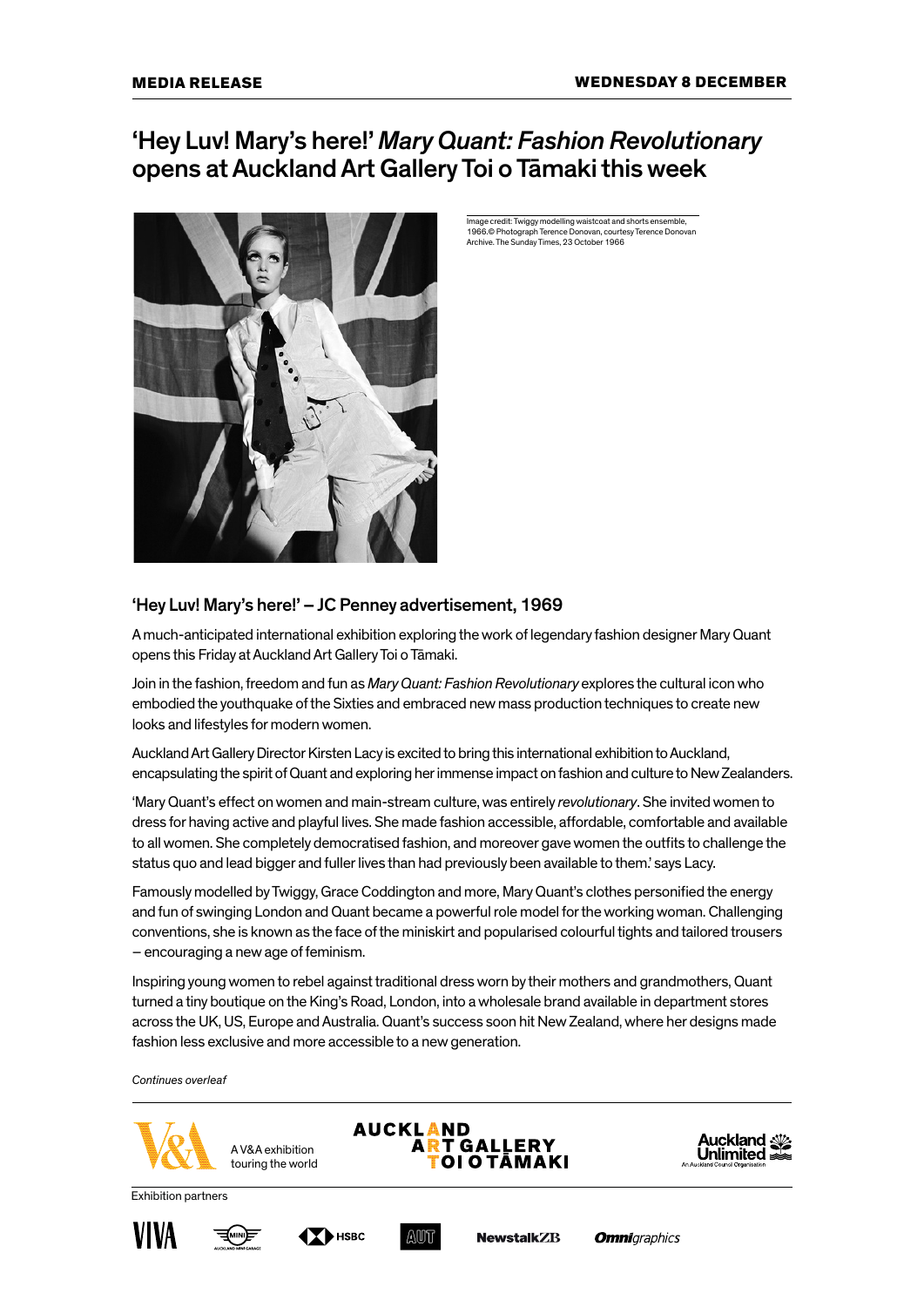'We're delighted that the Mary Quant exhibition is opening at Auckland Art Gallery Toi o Tāmaki. We hope that it will appeal to everyone, not just fashion fans. The Quant brand is about so much more than clothes, representing humour, self-empowerment, and redefining rules and conventions,' says the V&A's Jenny Lister and Stephanie Wood, Co-Curators of Mary Quant.

'It is wonderful to celebrate with New Zealanders the trailblazing career of a woman who was, and still remains, the ultimate influencer of her time. With a revolutionary approach to branding and marketing, as the face of her brand, with cohesive packaging and her instantly recognisable Daisy Logo, Mary Quant completely anticipated the way that we consume fashion today.'

Mary Quant is a V&A exhibition touring the world.

# About the V&A

The V&A is the world's leading museum of art, design and performance, with collections unrivalled in their scope and diversity. It was established to make works of art available to all and to inspire British designers and manufacturers. Today, the V&A's collections, which span over 5000 years of human creativity in virtually every medium and from many parts of the world, continue to intrigue, inspire and inform. [vam.ac.uk](https://www.vam.ac.uk/)

## Exhibition details



#### When:

Friday 10 December 2021 to Sunday 13 March 2022 10am–5pm daily 10am–9pm Fridays (except Friday 24 and Friday 31 December 2021)

### Where:

Auckland Art Gallery Toi o Tāmaki Cnr Kitchener and Wellesley Streets Auckland, New Zealand

*Continues overleaf*



**AUCKLAND ART GALLERY OI O TAMAKI** 



Exhibition partners







**Omni**araphics